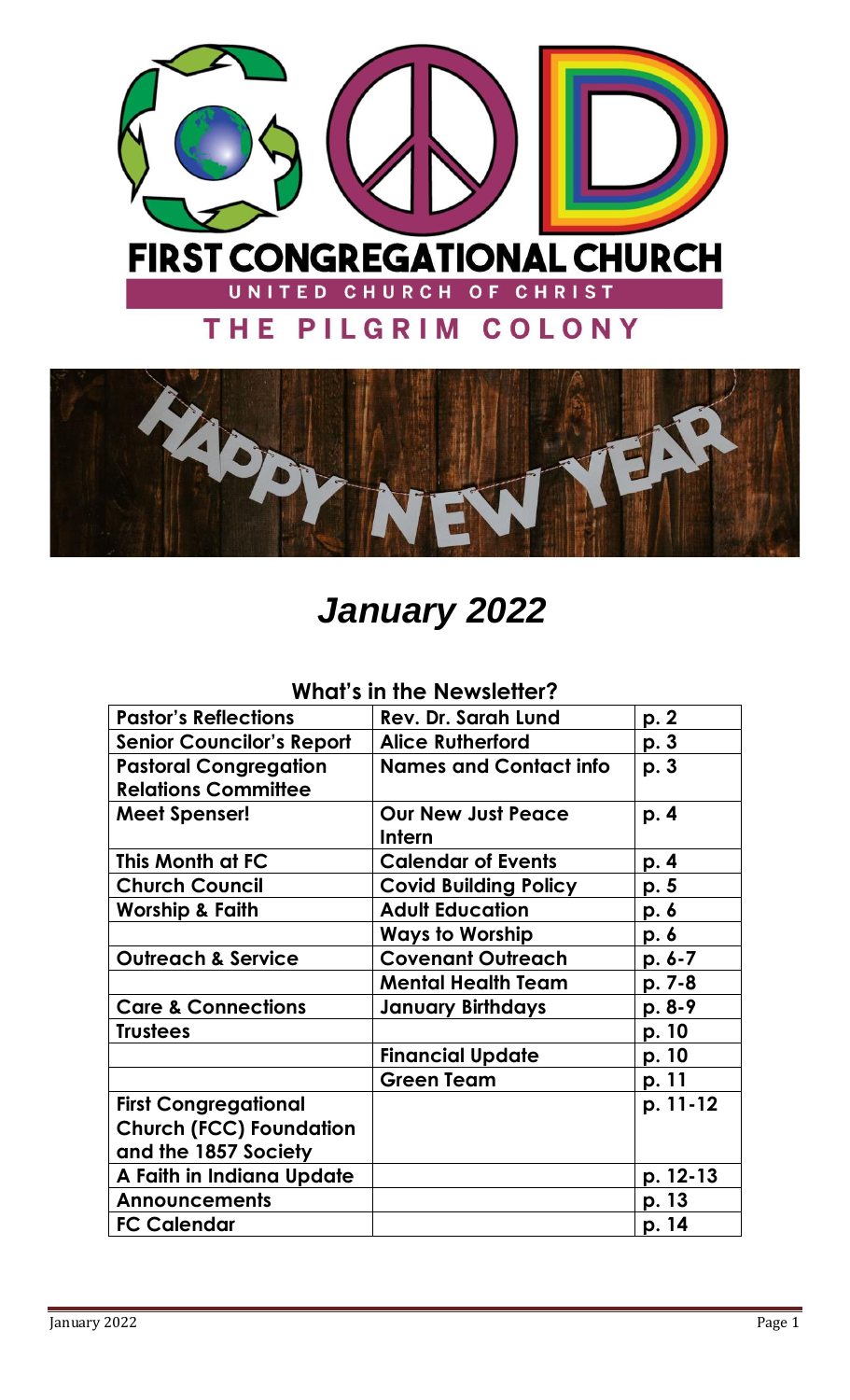## **Pastor's Reflections**

#### **Dear First Congregational,**

*"Life doesn't owe me anything. I don't owe life anything. There is only peace."*

The Rev. Rhina Ramos, a minister from El Salvador who serves on the national staff of the United Church of Christ, shared this quote with me recently. I wonder how this philosophy applies to our daily life as followers of the way of Jesus. How much more peace might we discover if we let go of all the "shoulds." One of the most beautiful features of the life of Jesus in the gospels was how easily and generously he shared the gift of peace with others. This is what I know to be true: an encounter with Jesus leads to peace.

As we enter into a new year living into our Open and Affirming, Just Peace, and WISE covenants, I pray that we can continue to share the good news of God's Big Blessed Love for all. I pray for our church to continue to grow as we seek to be a community of belonging, healing, and loving.

Thank you all for your grace, patience, understanding, and support as we begin a new calendar year of ministry together. May there be "only peace."

Blessings, **Pastor Sarah**



**Pastoral Care and Support:** Contact Pastor Sarah at [pastorsarah@fcindy.org](mailto:pastorsarah@fcindy.org) and (386)478-9012.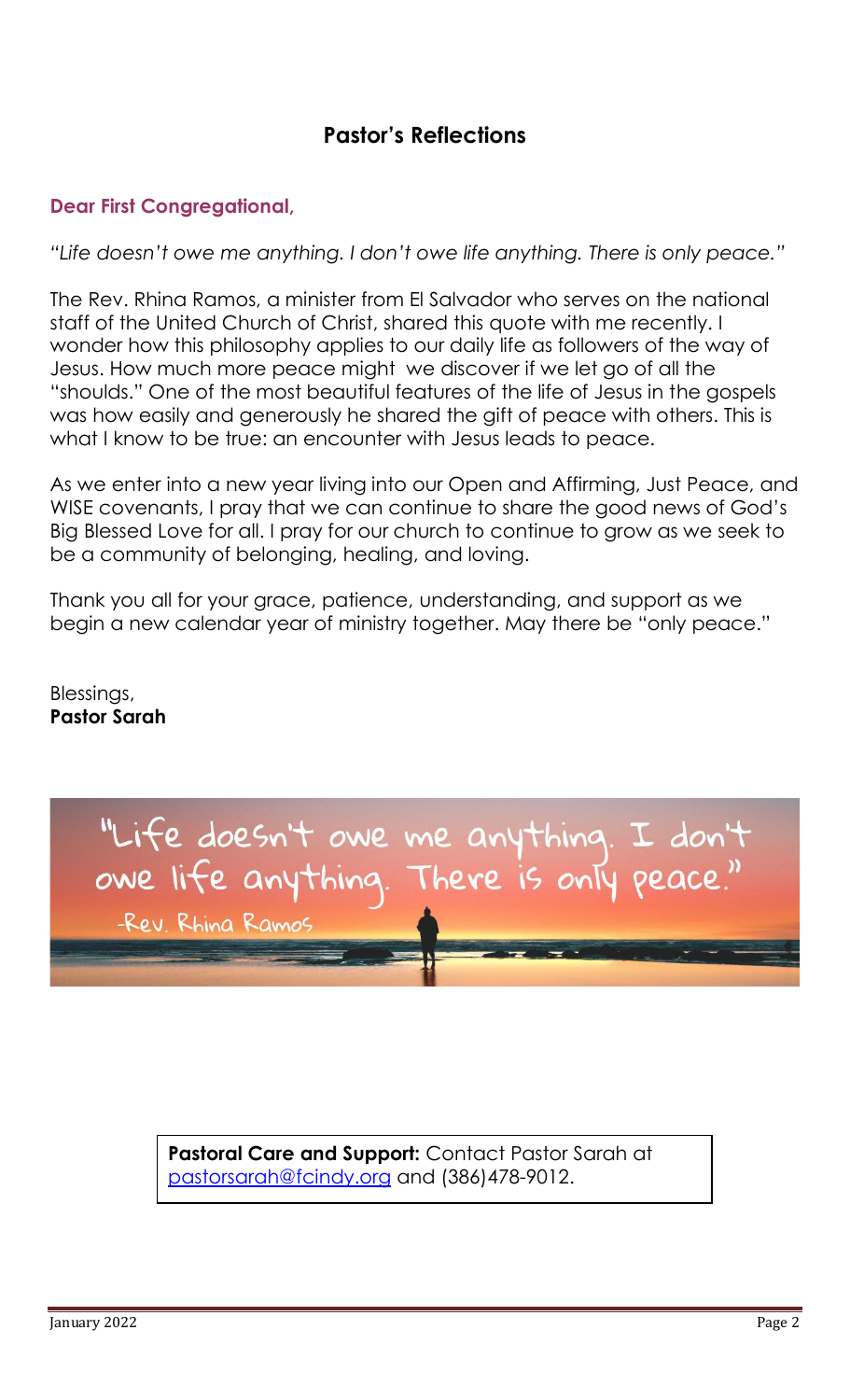## **Senior Councilor's Report**

Alice Rutherford, Lead Councilor

And so another year in First Congregational's long history begins. I can't help wondering if this year will be significantly different from the last two. Of course, the answer to that question will largely depend on the will of everyone to continue the fight against the covid pandemic through vaccinations, boosters, masking, distancing, and quarantining. Public health officials suggest that we may be in for another rough ride through the next couple of months, but much is still unknown about that possibility. With Council's most recent adjustment to our covid policy we hope to be able to continue to gather in person, but we must continue to keep safety first in our minds.

Pastor Sarah's messages through Advent focused on being encouraged because God is always with us – important messages for us all to hear in these days. Sometimes I find it hard to feel God's presence, so the weekly reminders have been good for me. I also know in my heart that God wants what's best for all of us, so we can be assured that this never-ending pandemic will one day end. I continue to pray for the health of my family, my church family, friends, and neighbors as we all cope with the uncertainties.

As I have written in previous Colony articles, I have greatly enjoyed serving FC this year in this new model of church leadership that we have dubbed Senior Council. Working together collegially with Larry Eckel, Steve Coomer, and Pastor Sarah has been richly rewarding for me, and I highly recommend the experience. That said, I will not be serving in leadership through the coming year. As scripture says, "to everything there is season", and for me the season is changing to one of following rather than leading – for at least a year, anyway. Jim and I have some opportunities for travel that we hope to take advantage of, barring any further covid disruptions, and I need some time for renewal and reinvigoration. I'm excited to see what new leadership will bring to FC's ministries and programming, and I intend to be involved to the extent that I feel called. I look forward to working "in the trenches" alongside many of you as we continue on this ever-changing faith journey together. I wish for all a very Happy New Year filled with abundant blessings.

#### **–Alice Rutherford, Lead Councilor October – January**

## **Pastoral Congregation Relations Committee**

PCRC for Pastor Sarah: Lianna Campos, Nancy Dickinson, Chuck Kiphart, Chair-Randy Walker [\(aa28977rwalker@gmail.com\)](mailto:aa28977rwalker@gmail.com) PCRC for Pastor Carol: Gloria Boedeker, Nathan Howard, Betty Schnur, Chair-Bill Gillette [\(wmgillette@gmail.com\)](mailto:wmgillette@gmail.com)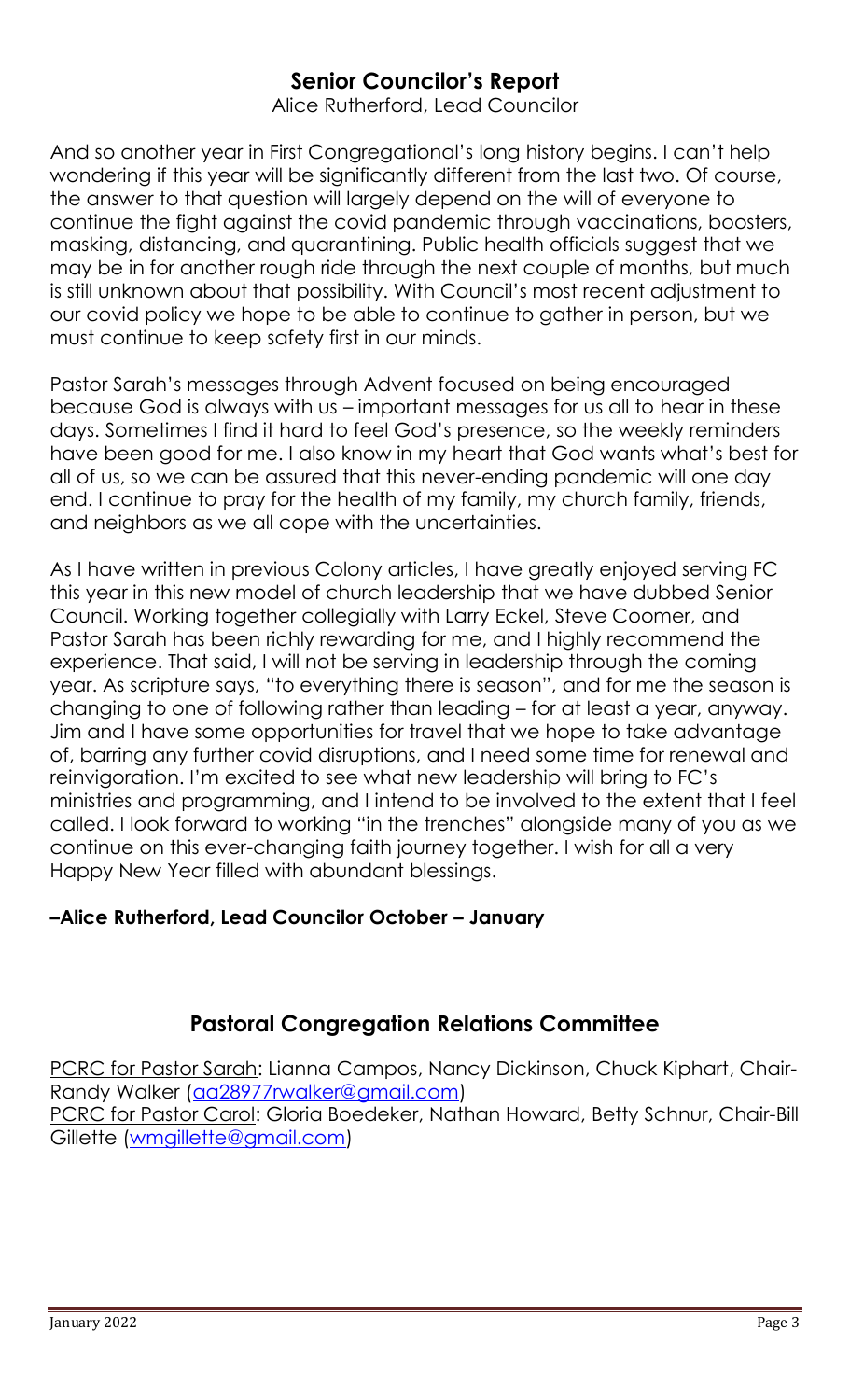## **Meet our New Just Peace Intern!**

Spenser Churchill



Hi, my name is Spenser Churchill and I am so excited to start my internship here! I'm a junior strategic communications major with a minor in art and design at Butler University. I'm also involved with our local chapter of PRSSA where I serve as the treasurer on the executive board. I'm also the social media manager for my fraternity and have heavy involvement with our philanthropy team. In my free time I enjoy getting outside, hanging out with my friends and when I'm home spending time with my dog Holly. Once again I'm so excited to start my internship and ready to grow my professional skills here!

## **This Month at FC\***

| <b>SUNDAYS</b>               |                | 10:00 a.m.   Adult Education (Zoom)   |
|------------------------------|----------------|---------------------------------------|
| <b>SUNDAYS</b>               | 11:00 a.m.     | <b>Online Worship</b>                 |
|                              |                | (YouTube, Facebook, Dial In)          |
| <b>THURSDAYS</b>             | 5:00 p.m.      | <b>Spiritual Support Group (Zoom)</b> |
| <b>Tuesday, January 4</b>    | <b>ALL DAY</b> | <b>Pastor Sarah's Day of Prayer</b>   |
| Thursday, January 6          | 6:00 p.m.      | <b>Trustees Meeting</b>               |
| Thursday, January 6          | 11:45 p.m.     | <b>Women's Lunch</b>                  |
| <b>Wednesday, January 12</b> | 7:00 p.m.      | <b>Church Council Meeting</b>         |
| Thursday, January 13         | 1:00 p.m.      | Men's Lunch                           |
| <b>Tuesday, January 18</b>   | 1:30 p.m.      | <b>Circle Book Meeting</b>            |
| <b>Wednesday, January 26</b> | 5:00 p.m.      | <b>W.I.S.E Mental Health Team</b>     |
|                              |                | Meeting                               |
| Thursday, January 27         | 1:00 p.m.      | Men's Lunch                           |
| <b>Sunday, January 30</b>    | 1:00 p.m.      | <b>Church Annual Meeting</b>          |

#### **To join Zoom meetings, click this link:**

[https://us02web.zoom.us/j/9264494206?pwd=dmtWbWE5UXRBTk5pcHZlYlB0aEF](https://us02web.zoom.us/j/9264494206?pwd=dmtWbWE5UXRBTk5pcHZlYlB0aEFVUT09) [VUT09](https://us02web.zoom.us/j/9264494206?pwd=dmtWbWE5UXRBTk5pcHZlYlB0aEFVUT09)

**Meeting ID:** 926 449 4206 **Password:** 7171

**To Join by Phone call only:** 1 312 626 6799 US (Chicago), you will be prompted for the meeting ID 926 449 4206, followed by the # sign, and the Password 7171, followed by the # sign. You can call in and participant as a 'conference call'.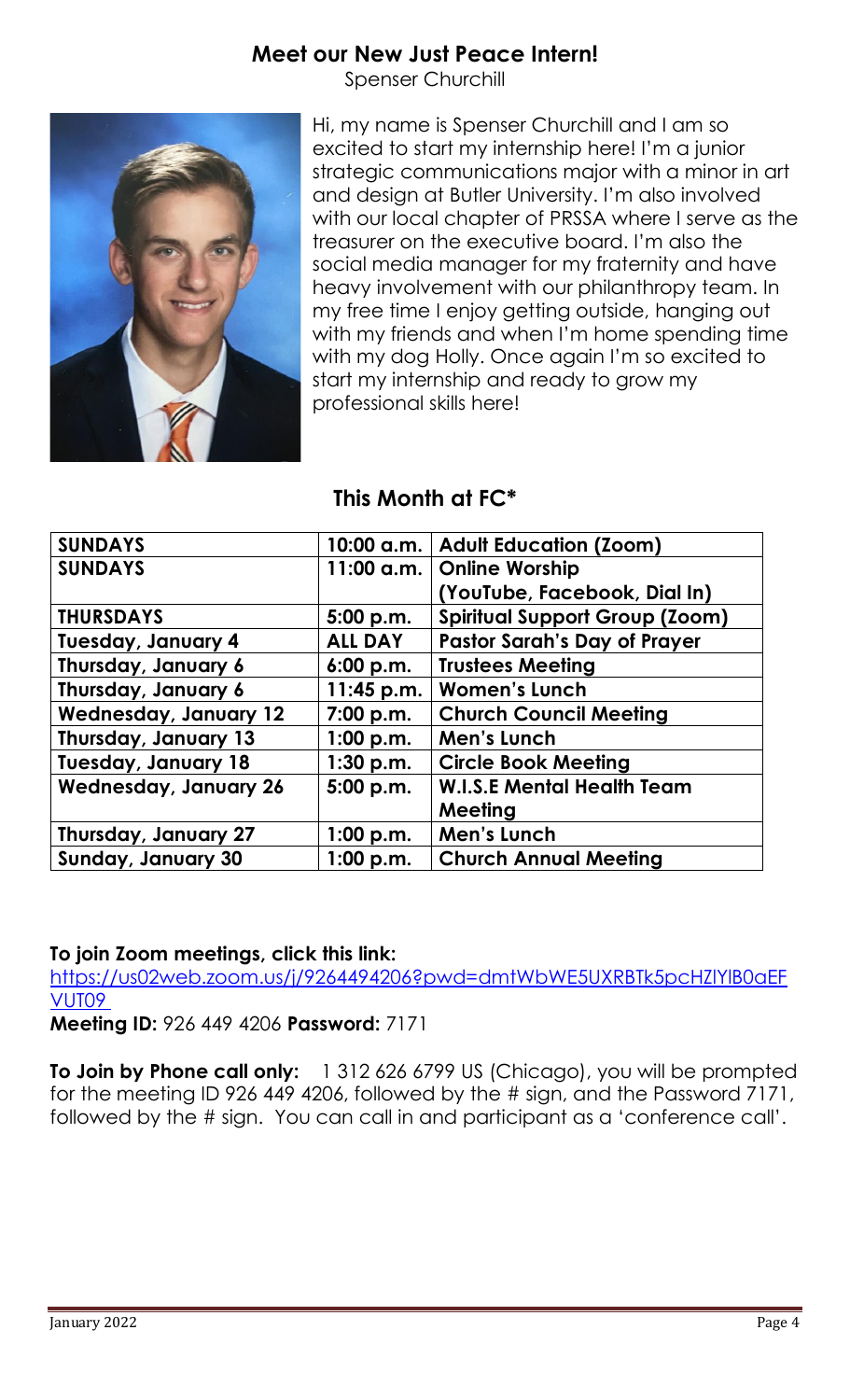## **New Covid Policy from 12/2021**

FC Council recently approved a revision to our policy for indoor in-person gatherings during this covid pandemic. Several months ago we began using the county map at ISDH - [Novel](https://www.coronavirus.in.gov/2393.htm)  [Coronavirus: Indiana COVID-19 Dashboard and Map](https://www.coronavirus.in.gov/2393.htm) to help us see the level of spread throughout Marion County in order to take appropriate steps toward maintaining the safety of our congregants. We will continue to use this map, but we will now follow these guidelines:

- 1. We will remain open to all indoor in-person gatherings at the church building, unless the county color is red. At that point we will remain only virtual until the county color returns to orange and below.
- 2. Colors below red will determine the need for social distancing and masking, along with the availability of refreshments (i.e. social distancing and masks when yellow or orange; refreshments when blue).
- 3. We expect that all who choose to gather at the church are fully vaccinated and have received a booster if eligible.

#### **Our rationale for these changes includes:**

- 1. The availability of other venues in the community, especially to those who are fully vaccinated.
- 2. Allowance of the freedom to make individual choices regarding comfort with inperson gatherings.
- 3. Hybrid worship for gathering virtually is available to anyone uncomfortable with inperson gatherings going forward.

For anyone following the county map and its weekly changes, be advised that the state map showing the county colors defaults to the "Weekly 2-Metric Score" in the Map Filter dropdown box. According to that filter last week's color in Marion County was yellow, even though the advisory level (available in the box derived from clicking on the county) remained orange. Clicking on the Map Filter dropdown box allows access to the "Advisory Level" filter, which will then change the map to show the accurate advisory level colors for all counties.

We hope this revision of our policy will help us avoid having to "flip-flop" between in-person and virtual worship on a weekly basis. However, if the county at some point turns red, we may find ourselves in a similar position. Let's all pray that doesn't happen any time soon, for the health of not only our own faith community but for that of all our community neighbors as well.

#### **Alice Rutherford, Lead Councilor Oct-Jan**

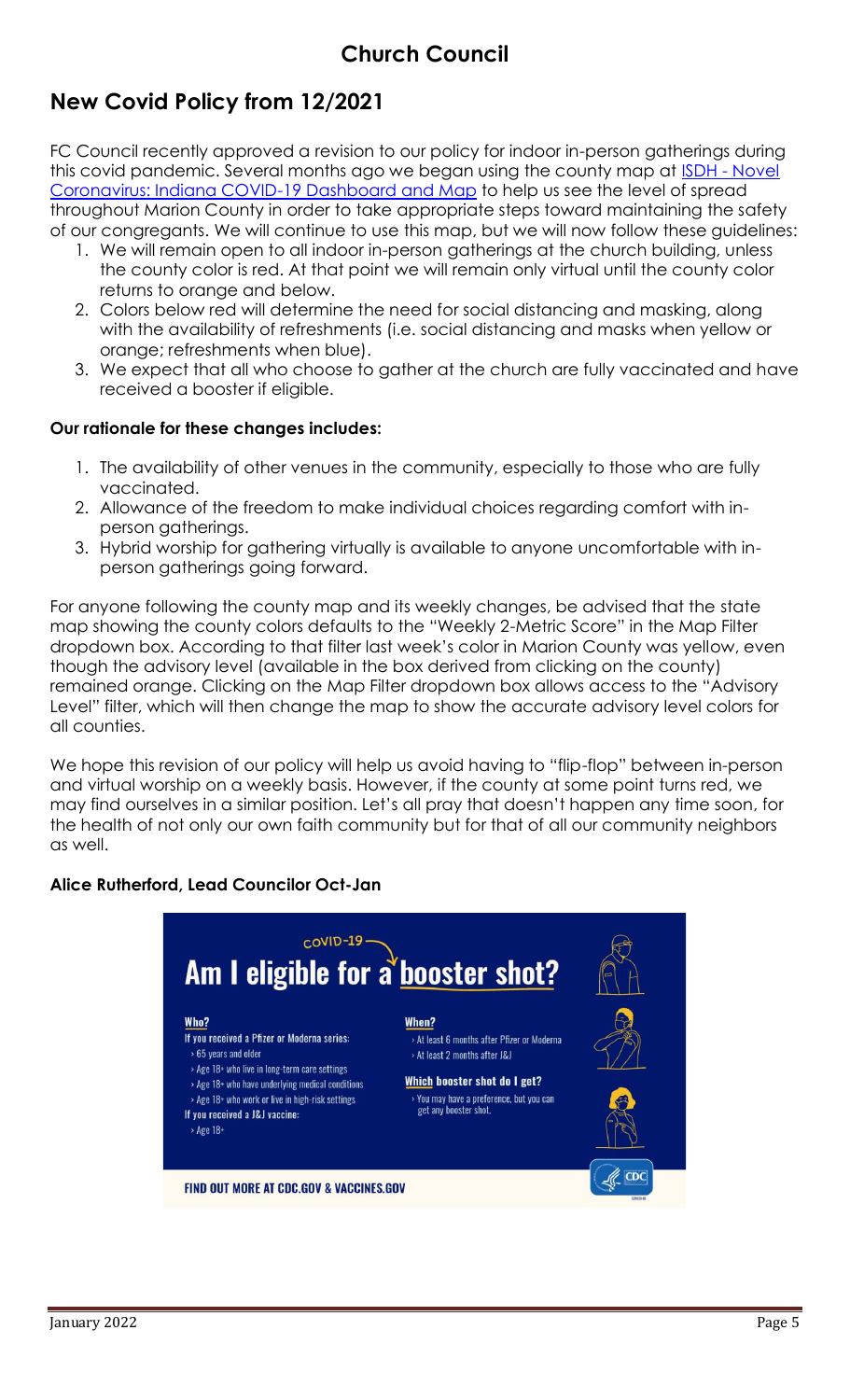## **WORSHIP & FAITH**

Aurelia Glennan-March, Chair

Adult Ed in January 2022 is To Be Determined based on county color. Stay tuned to the Epistles and Bulletins for more info!

## *Ways to Connect for Worship:*

**• IN-PERSON!** As long as the county isn't "Red," we will continue to meet in person (masked).



**[https://www.facebook.com/pg/FirstCongregationalUCCIndy/posts/?ref=page\\_internal](https://www.facebook.com/pg/FirstCongregationalUCCIndy/posts/?ref=page_internal)**



*[YOUTUBE](https://www.youtube.com/channel/UCWV9wqAvPiUKSkEbjaV6Zpw)*

**<https://www.youtube.com/channel/UCWV9wqAvPiUKSkEbjaV6Zpw>**

YouTube Live broadcasts at 10:45am with 15 minutes of gathering music. The service begins at 11am.



*DIAL-IN* **(available after 1PM)**

- **Dial 317-204-3862**
- Landline is preferred for clarity.
- If calling with a smart phone, setting your cellular setting to Wi-Fi calling will be clearer.

## **OUTREACH & SERVICE**

Alice Rutherford, Chair

As we begin a new year we renew our outreach and service to our community. Through 2022 we will again focus our community support through Covenant Outreach grounded in our three UCC Covenants – Just Peace, W.I.S.E. for Mental Health, and Open & Affirming. Covenant Outreach in 2022 will mirror 2021 as we continue our support and advocacy of organizations and ministries that reflect our covenantal values. January through April we'll be supporting Peace Learning Center, Faith In Indiana, Exodus, and Family Promise through our focus on our Just Peace covenant. Our W.I.S.E. covenant focus through the summer will again support UCC Mental Health Network, the Julian Center, and the Trevor Project from May through August. September brings us a focus on our ONA covenant as we partner with Indiana Youth Group, Damien Center, and Trinity Haven through December. More specifics about these organizations can be found on their websites, and they'll be highlighted in Colony articles throughout the year. Donations made to Covenant Outreach, either online or with a check at church, will be divided equally (unless otherwise specified) among the designated organizations at the end of each four-month period. We encourage generosity in supporting these ministries beyond our church's walls.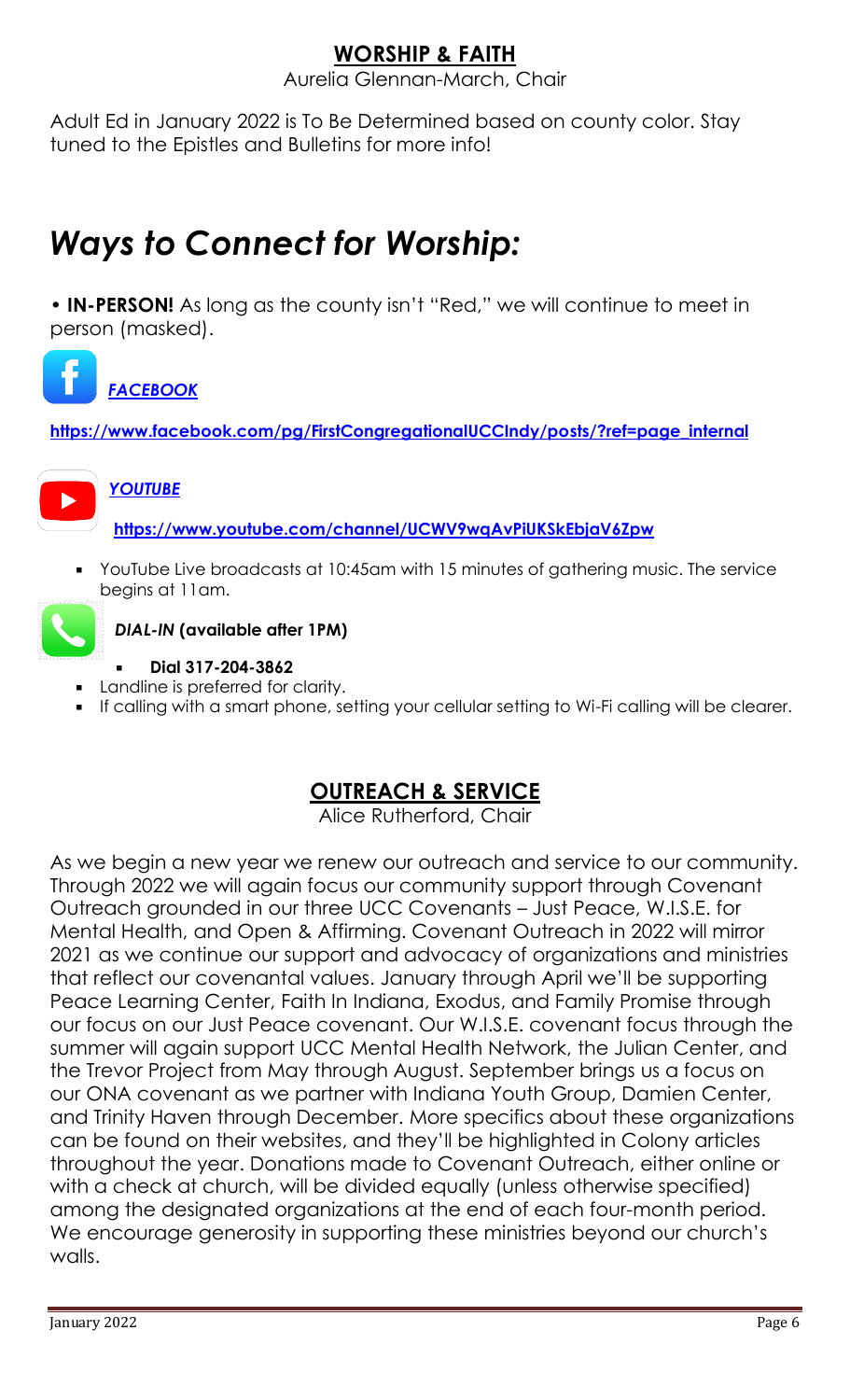With the new year our partnership with Faith In Indiana will undergo new growth with changes in FII staff and organization. We're excited to see how this new partnership unfolds with continued efforts to impact our community in positive ways. Alongside our FII partnership we'll be exploring how we can be effective in reducing gun violence in our community and city. We have some members who have already delved into this important aspect of social justice, and they will lead some new efforts for our church. Stay tuned for how you can be involved!

I have greatly enjoyed the opportunity this year to lead the Outreach & Service Board into some new territory. As I take a year (at least) away from church leadership I look forward to continuing my involvement as a "worker bee" to assist and serve as I feel called. I deeply appreciate the support of the O & S board members and the congregation as we have navigated some new waters, and I look forward to what 2022 holds for FC's outreach ministries.

## **–Alice Rutherford, Outreach & Service Board Chair**

# *REMINDER: Annual Meeting, January 30th at 1:00pm!*

#### **Mental Health Team**

In December, the WISE Mental Health Team, led by our Just Peace intern, Allison Welz, presented the virtual Blue Christmas service, an annual tradition for those dealing with stress and loss during the holidays. In 2022 the team plans to continue efforts to educate the congregation,



support members and others who attend the Spiritual Support Group and advocate for mental health as indicated by the surveys returned last summer. Stay tuned, continue to tell us what you want us to do and join us if your interest and passion is mental health!

**\*Next WISE team meeting is January 26th at 5:00pm Questions?** Contact Sandy Wood: csjlwood@att.net



## **One way our church lives out our WISE**

**covenant** is to be an encouragement to others. We shared these thank you notes written by members of the congregation and travel sizes hand lotions as gifts of gratitude for our local healthcare workers.

**Need a Lift in Your Spirit? Join us every Thursdays for Spiritual Support Group for Mental Health at 5:00-6:00PM [on Zoom](https://us02web.zoom.us/j/9264494206?pwd=dmtWbWE5UXRBTk5pcHZlYlB0aEFVUT09)**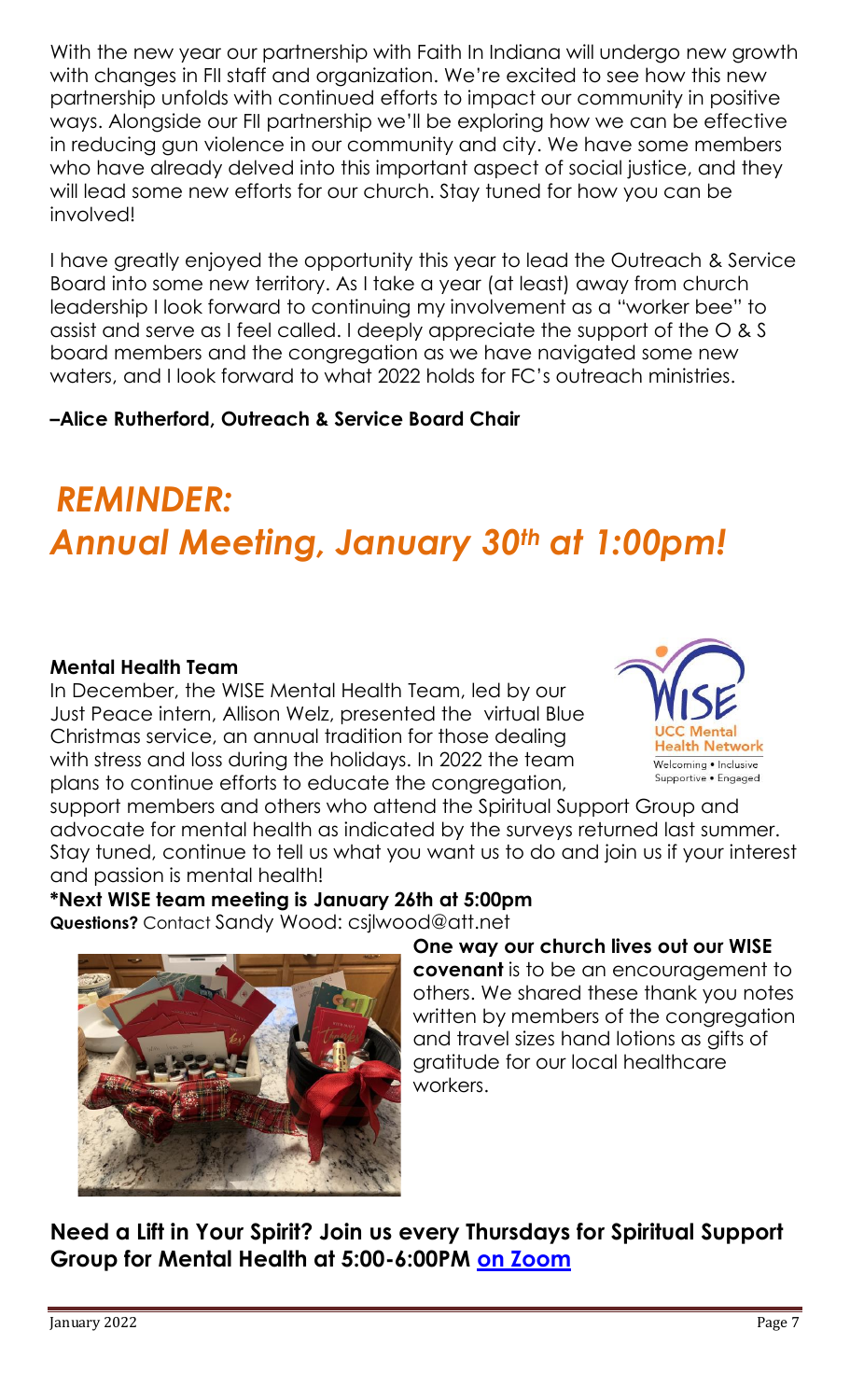This gathering is open to everyone and is an informal time to check-in about how you are doing, get emotional support from church family, and offer prayer for one another as we navigate nurturing positive mental health in these difficult days. We are an open group with confidentiality guidelines. Sessions are on Zoom and led by Pastor Rev. Dr. Sarah Lund and Rev. Dr. Patrick Larracey, co-chair of the church's WISE Team. Please feel free to call or email either of us if you have questions: Pastor Sarah: [pastorsarah@fcindy.org,](mailto:pastorsarah@fcindy.org) or 386-478-9012.

## **CARE & CONNECTIONS**

Wendy Baldwin, Chair

## **Happy Birthday in January!**

Dan Kaufman Carol Kohls Alice Rutherford



If you're having a birthday in January, and you are not on this list, please contact Wendy Baldwin, so we can add you to our master list for the future!

#### **Help Wanted in 2022 –** *Will You Serve in 2022?*

Currently, the ministries of our church are planned and managed by 4 boards, as well as our lay leadership. We currently have several openings for 2022. This is a great way to get involved, and make a difference in people's lives. Please note: most meetings continue to be held on Zoom.

**Senior Councilor:** This position began as a test in 2021, and is continuing in 2022. Composed of 3-4 people, they meet regularly with Pastor Sarah, and take turns as "lead" councilor in chairing the Church Council meetings. Whether tenured or new to FCC, you can share and learn in this collaborative leadership model.

**Clerk:** Responsible for taking minutes at Council meetings and any congregational meetings, including the Annual Meeting. Maintains the membership records, and provides a year-end report.

**Treasurer:** This position pays our bills and provides reports of current balances; one needs to have a comfort level with numbers and tracking details.

**Board of Worship & Faith:** This board is primarily responsible for our worship and faith development programs. This includes:

- development of weekly and special worship services;
- worship service music;
- physical aesthetics of the worship space;
- providing sacraments as needed;
- ecumenical activities;
- Advent & Lent programming;
- youth and adult education;
- library maintenance;
- nursery care;
- promoting awareness of contemporary public policy issues.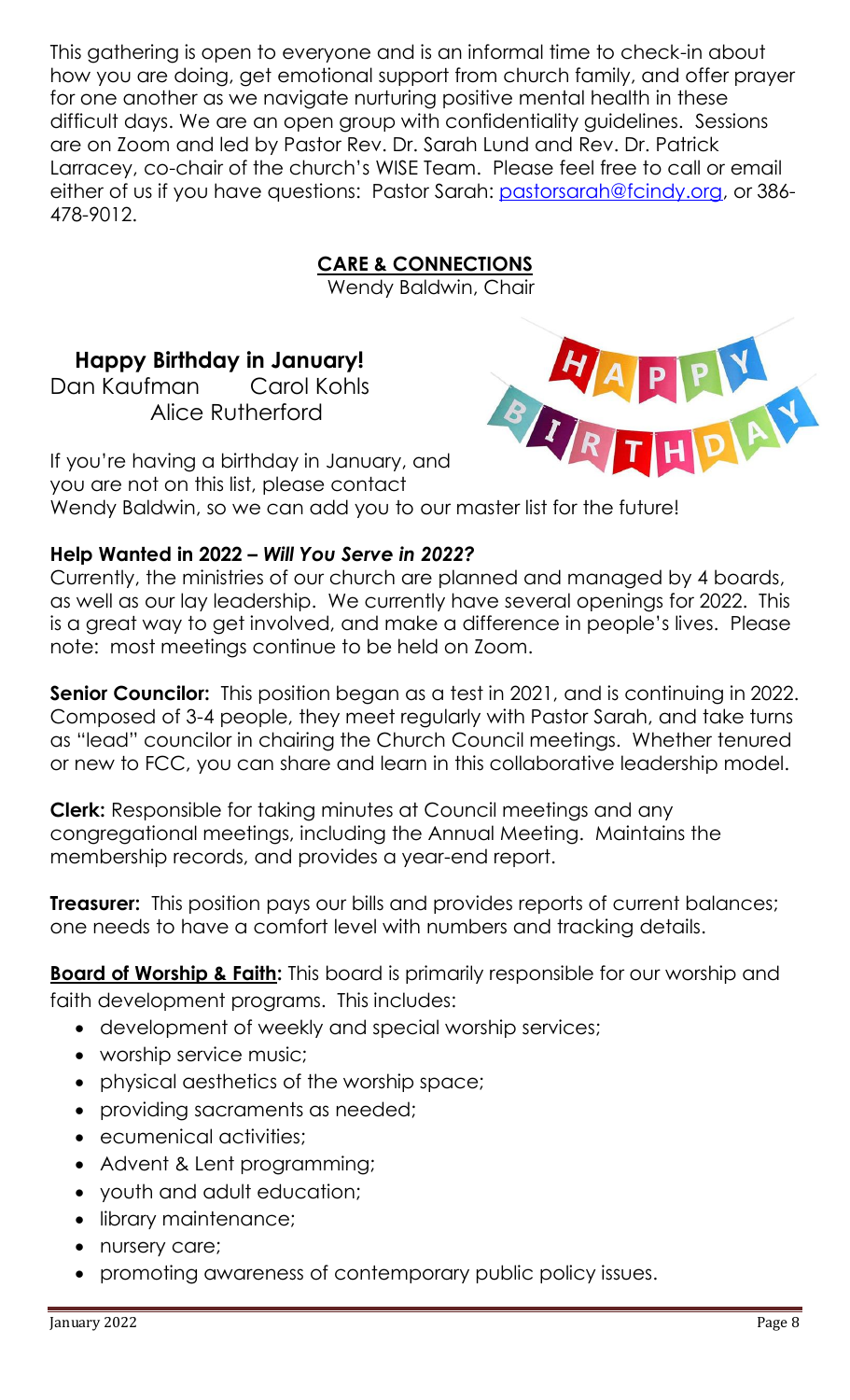**Board of Care & Connections:** This board is primarily responsible for the "internal" connections of our church family. This includes:

- care and visitation of home-bound congregants;
- welcoming visitors;
- new member orientation and acceptance of new members;
- receptions for special functions and refreshments
- all-Church outings and events;
- nominating for elections and assistance in recruitment for Teams/ministry tasks.

**Board of Outreach & Service:** This board is primarily responsible for the

"external" mission work of our church. This includes:

- funding for outreach activities/ministries;
- witnessing our ministries and covenants
- empowering new outreach activities/ministries;
- promotion of Covenant Outreach collections;
- discernment of activities/ministries for special offerings.

**Board of Trustees:** This board is primarily responsible for the assets of the church. This includes:

- financial oversight of all Church funds;
- development and recommendation of the Church's operating budget;
- care and management of the Church's physical plant;
- annual fund-raising;
- maintenance of records and archives;
- serving as liaison between the Church and the First Congregational Church Foundation.

## *Please consider actively participating in our ministries by serving in one of these*

**positions!** - If you would like to learn more about these opportunities, please contact Wendy Baldwin or Pastor Sarah.

## **TRUSTEES**

#### **Chair, Steve Coomer**

#### **Stewardship in 2022 – What Will We Bring?**

In January, we remember the journey of the Magi and the gifts they brought to the baby Jesus. As we start a new year, we ask you to prayerfully consider what gifts you will bring to First Congregational in 2022. How will you support our ministries through the gifts of your time, talent, and financial resources? We are blessed and grateful for those who provide for our mission and ministry! **Questions or comments for Trustees**, contact current Chair, Steve Coomer, 317- 255-9328, [s.coomer@sbcglobal.net](mailto:s.coomer@sbcglobal.net)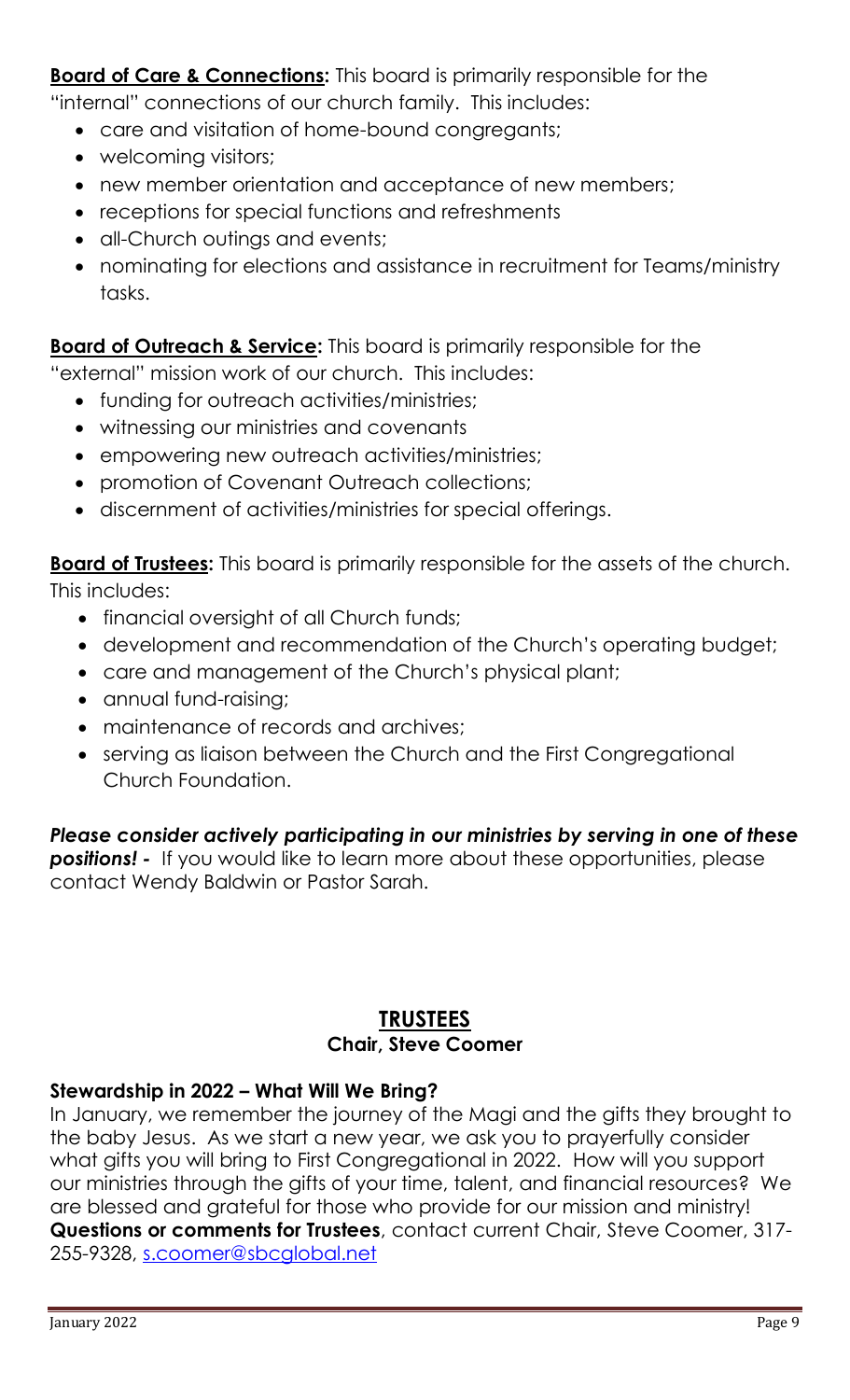## **When We Give, We Reach Out With Helping Hands**

Here are the financial results through November 30, 2021.

| 1/1/2021 through 11/30/2021 Using 2021 Budget<br>021 |                |               |                   |
|------------------------------------------------------|----------------|---------------|-------------------|
|                                                      | 1/1/2021       |               | 11/30/2021        |
| Category                                             | Actual         | <b>Budget</b> | <b>Difference</b> |
| <b>INCOME</b>                                        | 243,756        | 210,020       | 33,736            |
| M. Unrestricted Contributions                        | 243,756        | 210,020       | 33,736            |
| M.01 Pledged Offerings                               | 169,057        | 159,031       | 10,026            |
| M.02 UnPledged Offerings                             | 4.466          | 10,423        | $-5,957$          |
| M.03 Rollover Prior Year Surplus D                   | $-21,284$      | $-21,284$     | $\Omega$          |
| M.04 Foundation - Endowment Fund                     | 22,400         | 27,400        | $-5,000$          |
| M.05 Foundation - Minister Fund Draw                 | $\overline{0}$ | $\bf{0}$      | 0                 |
| M.06 Foundation - Trad. Music Fund                   | $\Omega$       | 0             | 0                 |
| M.07. Transfer from Youth Fund                       | 0              | 0             | 0                 |
| M.08 Other Transfers from Restr Ac                   | $\Omega$       | $\bf{0}$      | $\Omega$          |
| M.09 PPP Loan Forgiveness                            | 69,117         | 34,450        | 34,667            |
| <b>EXPENSES</b>                                      | 228,718        | 241,971       | 13,252            |
| A. Pastoral Leadership                               | 113,658        | 114,570       | 911               |
| B. Worship & Faith                                   | 29,956         | 33,963        | 4,008             |
| C. Care & Connections                                | 352            | 214           | $-138$            |
| D. Witness & Welcome                                 | O              | 449           | 449               |
| E. Outreach & Service                                | 16,292         | 16,616        | 324               |
| F. Trustees                                          | 0              | 227           | 227               |
| G. Administration & Operations                       | 23,635         | 24,937        | 1,301             |
| <b>H</b> House & Grounds                             | 38,792         | 43,816        | 5,024             |
| <b>I.</b> Miscellaneous                              | 6,033          | 7,180         | 1,146             |
| <b>Net Difference:</b>                               | 15,038         | $-31,951$     | 46,989            |

## 1. Current Year Actual vs Budget Summary

## **Highlights:**

- **Income** through November 30 of \$243,800 exceeded budget by \$33,800. Our 2021 Payroll Protection Program loan from the Small Business Administration was forgiven in October, resulting in unbudgeted income of \$34,700. Excluding that unusual item, income was essentially on budget.
- **Expenses** of \$228,700 were \$13,300 below budget. Roughly half of the savings are real (later-than-planned hiring of communications director and no choir director) but half are timing only (delay in billing by a large house and grounds vendor – a bill which was paid in December).
- **Cash** on 11/30 was strong at \$40,400.

If you have any questions, please don't hesitate to contact me.

#### **Jim Lootens, Treasurer lootens.jb@gmail.com**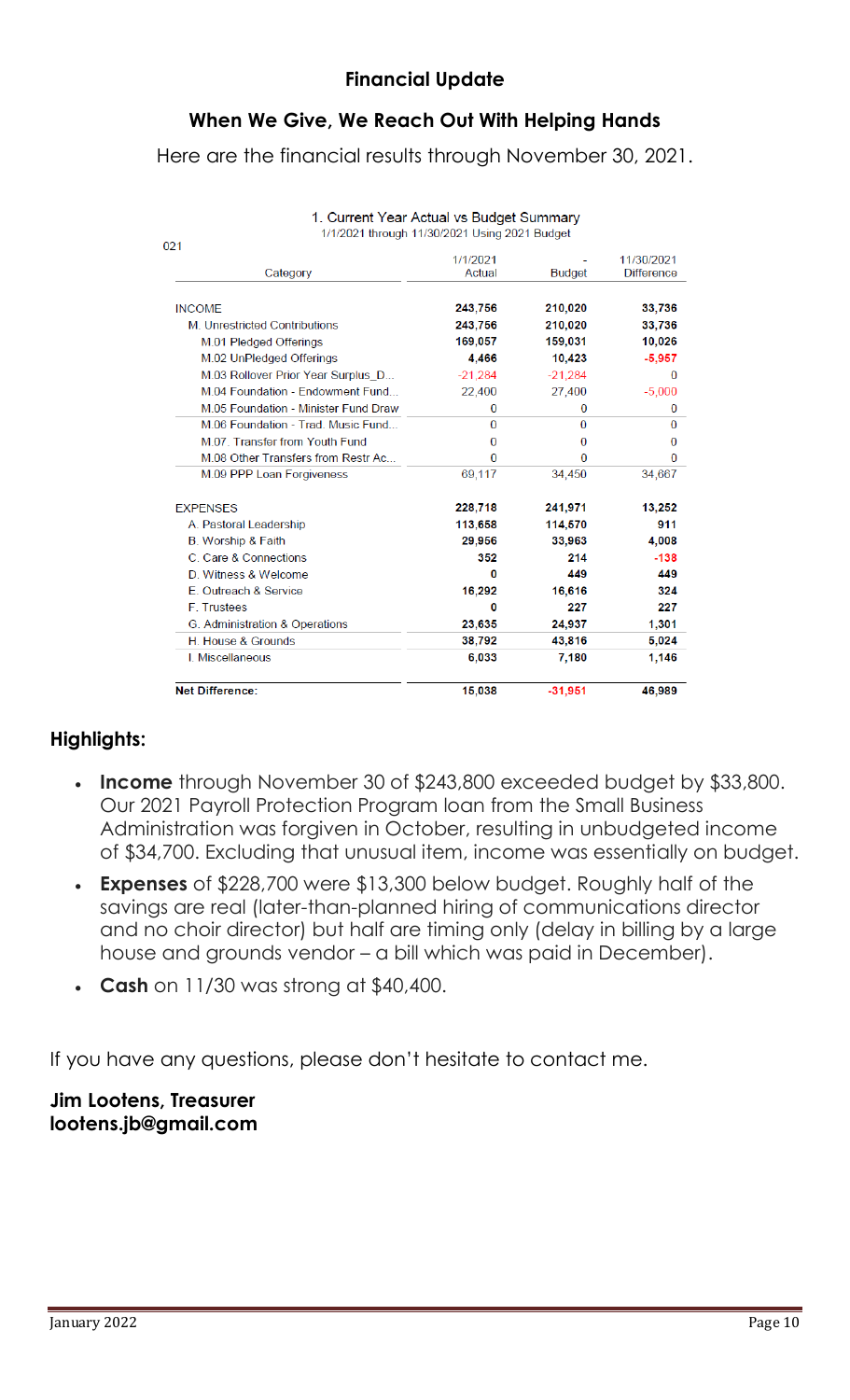## **Green Team**

With the arrival of the new year comes the opportunity to think in new ways. Severe weather events and the Covid-19 pandemic have jarred us and caught our attention. How has our perspective on our values and activities changed in the last year and how can we as individuals make a difference in supporting our



environment? With a changed perspective, I'm making better New Years' resolutions in 2022 and intend to follow them more faithfully. I can do better. What we all do matters.

**–Bill Gillette for the Green Team** 

## **Not for Me?**

Have you heard of the **First Congregational Church (FCC) Foundation and the 1857 Society?** The Foundation has long managed the Endowment Fund (charitable gifts from FCC members and others) and Capitol Improvement Fund (funding of items that maintain and improve our building, grounds and other resources). Our solar panels and new video equipment are examples of improvements partially funded with monies the Foundation manages. The 1857 Society was founded several years ago to provide a means for FCC members to include FCC in their wills and help support the congregation's future. The Society's name indicates the year the congregations that became FCC (Mayflower and Plymouth Congregational Churches) were founded in downtown Indianapolis.

Upon joining FCC in the mid 1980's and hearing of the Foundation I was glad it was a part of our congregation and that we had funds to support the work of the congregation. However, I didn't feel it related to me. I didn't have a level of financial knowledge or financial means to contribute. Now retired and dealing with financial matters similar to those addressed by the Foundation, I feel more educated re finances and better able to deal with financial matters. When approached to join the Foundation Board I was hesitant, but was told the Board was interested in having both male and female representation. I appreciate the effort FCC makes to assure both male and female representation on boards and committees whenever possible. To me, it is one way to live out our commitment to inclusion and diversity. I joined the board and have been pleased with the welcome and help I have received from other board members.

The 1857 Society was more of a challenge for me. I believed I had to have significant funds and pledge to give a specific amount of money or stock to join the Society. When I discovered all I needed to do was pledge that, upon my death, I would give a donation of some of what I will have at that time, I saw that as reasonable and doable. My husband and my financial advisors know of my wishes and have agreed to honor them.

While I want to give money to FCC while I am still alive, I am heartened a portion of the money left after I die will help maintain the church I love. It may not be a windfall for FCC, but as they say "Every little bit helps." If you have thought you didn't have enough money to give to FCC, please reconsider. All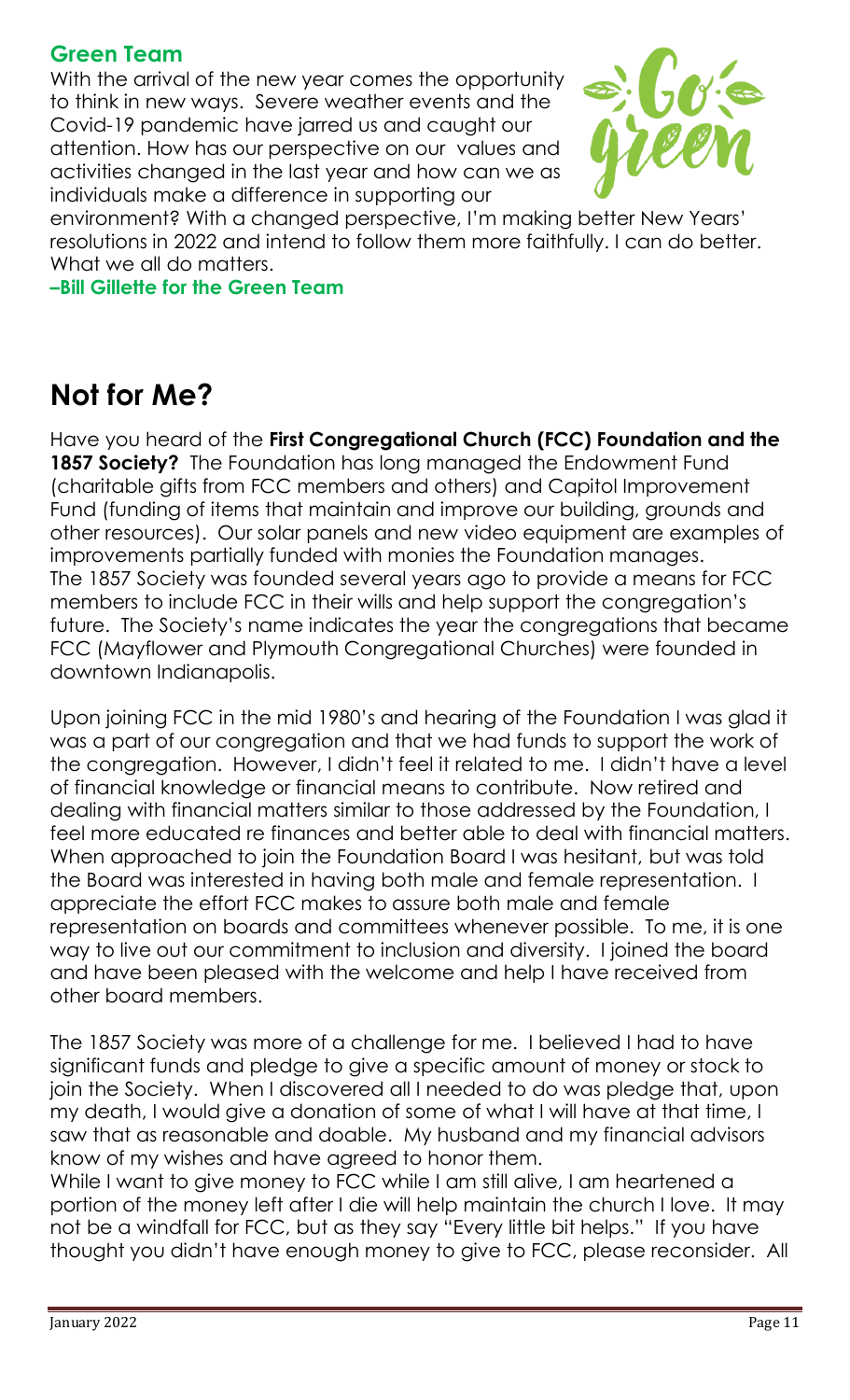of us together will ensure our future more than a huge donation from one or two donors.

If you have questions about the Foundation or 1857 Society or would like to join either group, please contact: Pastor Sarah- [pastorsarah@fcindy.org](mailto:pastorsarah@fcindy.org) or 386-478 9012, Bill Gillette [wmgillette@gmail.com](mailto:wmgillette@gmail.com) or 317-255-4848, Sandy Wood [csjlwood@att.net](mailto:csjlwood@att.net) or 317-225-6206.

#### **Sandy Wood for the Foundation Board- Pastor Sarah, Glenn Evans, Steve Fletcher, Randy Walker and Bill Gillette (ex officio) Past Chairperson**

## **Faith in Indiana - House Meeting Summary:**

In September we held open meetings reflecting on FII progress and issues for focus after reflecting on COVID impacts on our community. 24 people attended the various meetings and all were very glad to spend the time together, and share many personal stories of the impact COVID has had, and what the roots of those impacts were.

As we talked about what is important for our community – there were several causes brought up for attention – the following were the most discussed.

- 1) Health Care / Mental Health Care hard to pull these apart as they are so interrelated – some of the specifics included:
	- a. Equitable insurance
	- b. Improving vaccination rates
	- c. Increased mental health services (particularly in these high stress/isolating times)
	- d. Better treatment and prevention of stress related behaviors bullying, domestic violence, etc.
	- e. Support for health care providers and care givers reduce burnout and stress , increase safety
	- f. Equitable access to services
- 2) Gun Violence STOP THE SHOOTING!
- 3) Homelessness / renters issues
	- a. Eviction reform
	- b. Renters' assistance
	- c. Homeless services

There were other topics on the list as well, just as important but with fewer mentions:

- 4) Opportunities for youth recreational programming, other structure and support, jobs, people to talk to, equitable education, volunteer activities
- 5) Jobs equitable pay, access, availability for immigrants too
- 6) Immigrants humane policies, access to services without fear
- 7) Environmentalism have lost several small gains with pandemic and need to ramp back up – such as reusable bag usage

#### **2022, Q1 – Education about Street Gun Violence and solutions**

We have several ministries towards many of these efforts. In the first 4 months of 2022, with the covenantal focus on Just Peace, we will focus on understanding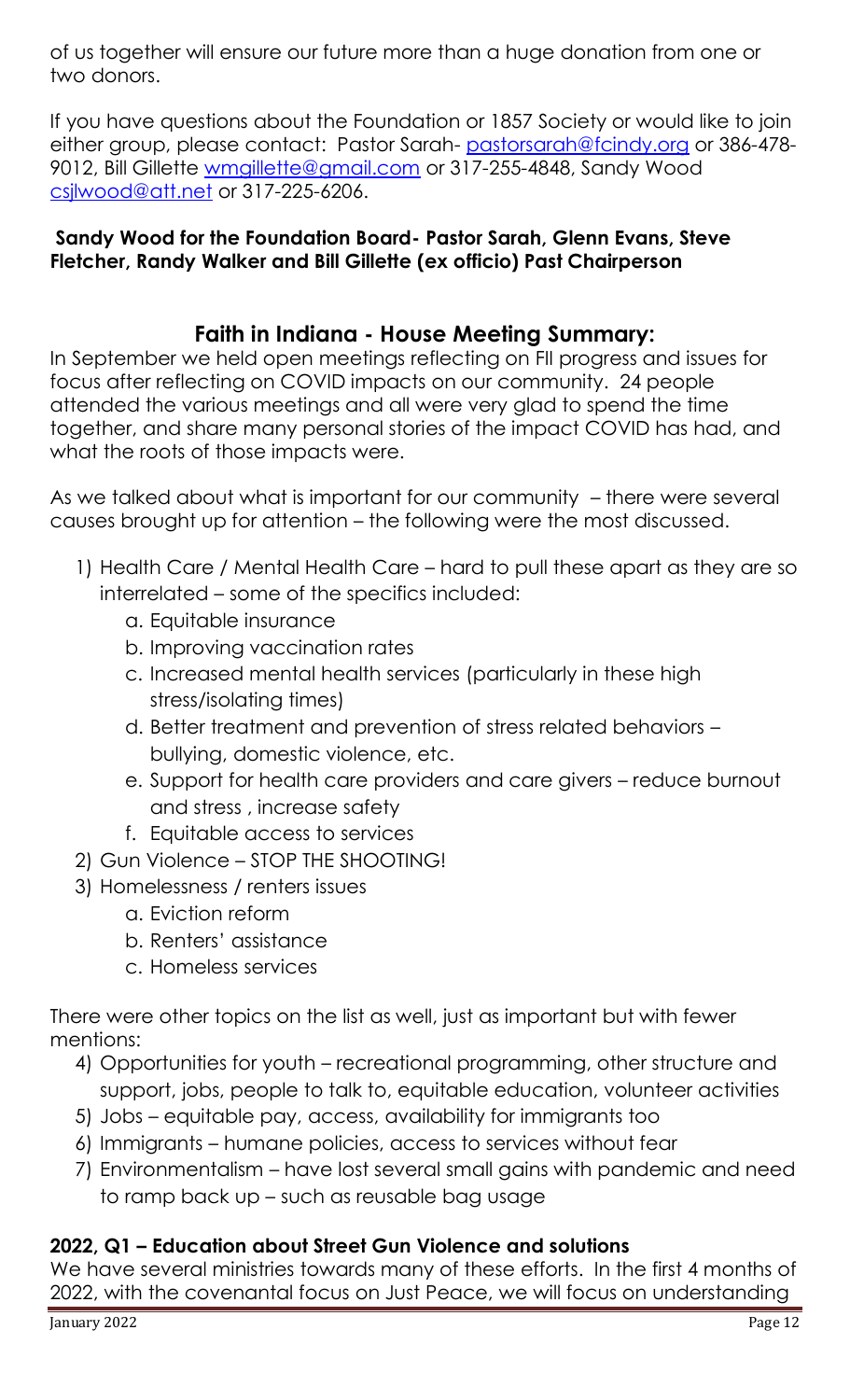street gun violence and our potential roles in helping stop it. Faith In Indiana has had this as a priority for many years, and while the numbers of shootings are tragically breaking records each year, the city is now ramping up efforts and resources to implement a proven, successful strategy. The St. Luke Ecumenical Committee for Social Action has also dug into this issue and is building a campaign around it to keep the priority high. Watch epistles and colonies for details on learning about this key topic.

#### **Faith In Indiana Plans**

Faith In Indiana is also revamping its strategy in the wake of its large growth in recent years. They are changing from having a single organizer in Marion County to having 3! – they have hired an organizer to focus on black churches, and while Rosie Bryant moves on to a broader stage nationally (Congrats to her!), they are hiring 2 people behind her – to focus on an immigration coalition, and to focus on suburban churches. FCC will continue to support them as these new resources come on board and we will continue to build our advocacy muscles.

**Questions?** Contact Worth Hartman **[whartman@westminstervillage.com](mailto:whartman@westminstervillage.com)** or Karen Walker at **karen.e.d.walker@gmail.com**

## **ANNOUNCEMENTS**

**The FC Indy Blog is here, "Pew Reflections":** Please email your submissions to Cassidy [\(cassidy@fcindy.org\)](mailto:cassidy@fcindy.org) anytime to be shared on the blog. Questions about what the blog is or how it functions? Check out <http://fcindy.org/blog/newblog/>

**Women's Lunch Bunch:** The Women's Lunch Bunch will not meet in January. Watch for information in the February *Colony* for information about a February gathering. For any questions or more information please contact Sue Chapman at 317-259-1806 or [carolsuech59@gmail.com.](mailto:carolsuech59@gmail.com)

**Men's Lunch:** This lunch and discussion gathering for men of First Congregational meets every other Thursday at **1:00pm.** This month, they meet on **January 13th and 27th**.

#### **Upcoming Circle IV Book Meetings**

**January 18th, 1:30 pm** at Sue Chapman's, Marion will read the poem by Sandy Sasso for our meditation.

**February 15th, 1:30 pm** at Alice Rutherford's, Nancy will provide our meditation. Questions? Contact Linda Lupton **klupton@aol.com** 

**Members In Need Fund -** The Members In Need Fund is available to support financial needs for any of our church family who find themselves in need. All requests for financial support will be confidential and your privacy will be honored and respected. To request funds for you or your family, please contact Pastor Sarah by email [pastorsarah@fcindy.org](mailto:pastorsarah@fcindy.org) or cell (386) 478-9012.